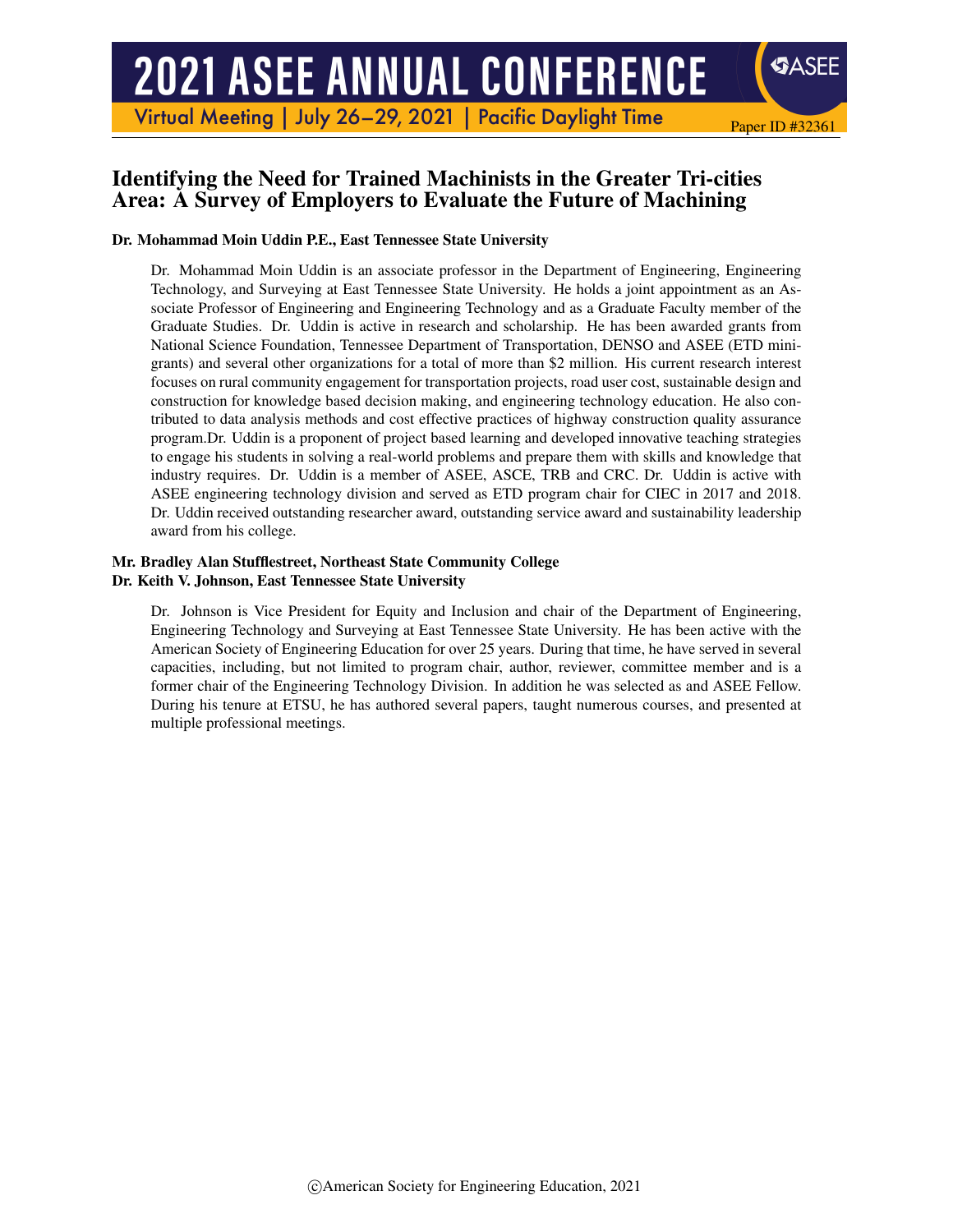# **Identifying the Need for Trained Machinist in the Greater Tri-Cities Area A Survey of Employers to Evaluate the Future of Machining**

# **ABSTRACT**

Machinists are skilled tradespeople responsible for running a variety of machine tools to produce precision components for end-users or for use in other manufacturing. This project identifies the current and future change in the number of machinists in Northeast Tennessee region, especially the five-county service area of Northeast State Community College (NSCC). There is a noticeable upward trend in the number of companies that contact the NSCC looking for machining students to fill open positions at their companies. However, according to the Bureau of Labor Statistic information for Machinist and Tool and Die Makers (these two job titles are listed together), the job outlook is only 1% expected growth from 2016 to 2026. This leaves us wondering if there is more potential growth in our immediate area than predicted by the Bureau of Labor Statistics, or if another phenomenon is occurring. Using an industry survey, the need for machinists is identified and evaluated to understand the state of this critical job in our service area. The results indicate that the local industry needs more machinists to keep up with current demand, as 6 out of 14 companies reported they currently have open positions. Companies also reported an average of 9 open positions for the lowest skill bracket, 9 positions for mid-level machinist, and 12 for the highest skill level. This is about 9.6% of all the machinists in the survey. The positions that companies are struggling to find qualified candidates, may stay open for long periods of time. Furthermore, most companies have an average 15% of their current machinists eligible to retire, reinforcing the result that companies need more machinists.

# **INTRODUCTION**

The career of a machinist gives someone the opportunity to create, by utilizing machines to machine precision parts to make manufacturing possible. While this career is rewarding for those who pursue it, the current skills gap is creating an unfilled need for machinists. Local employers are starting to struggle to find enough employees to fill all their open positions and are worried about being able to fill future openings, a common concern for manufacturers across the nation [1]. There has also been an increase in programs and media promoting technical trades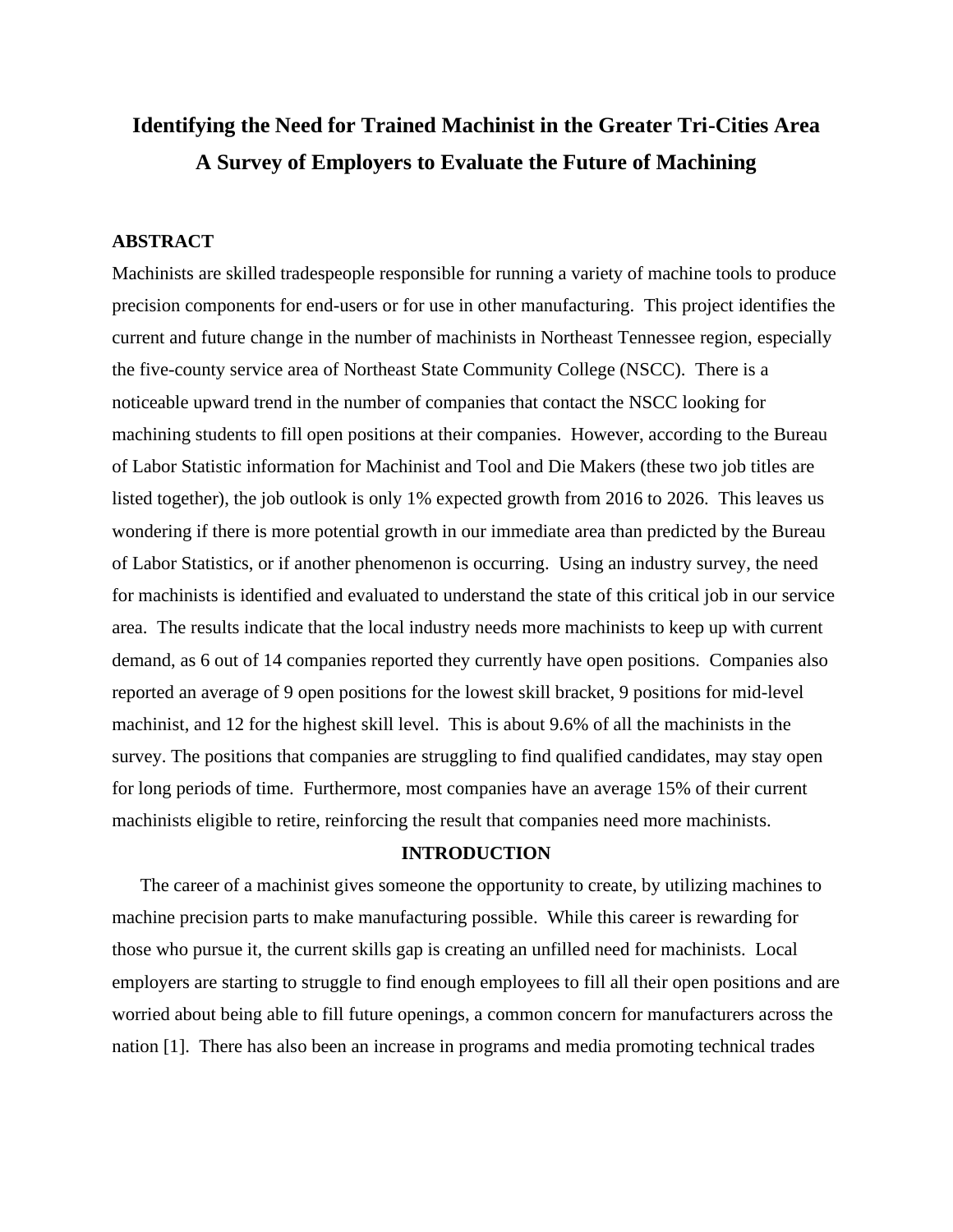and describing the current skills gap between the jobs that will be available versus the skilled workers available [2].

Northeast State Community College (NSCC) is a public community college based in Blountville, Tennessee. It offers technical education and degrees in more than 130 programs of study, which can be transferred to a number of local and regional four-year colleges and universities. In recent years, the Machine Tool program has noticed an increase in companies contacting the program for help to find new employees, indicating there is a strong need for new machinists in this area. However, according to the Bureau of Labor Statistics information for Machinist and Tool and Die Makers (these two job titles are listed together), the job outlook is only 1% expected growth from 2016 to 2026 [3]. This still leaves the question, is there more potential growth in our immediate area than predicted by the Bureau of Labor Statistics, or is another phenomenon occurring? Are only the few companies that need new machinists reaching out to the program, while the rest are as stagnant as that 1% growth would indicate? Any attempts to research an answer to this question, generally show one of two results. Either the information is geographically broad covering the nation or entire state, or the information covers a multitude of job titles all grouped into one data set. Many of these sources fall into both categories and only represent a need for technical trades in the USA. This general information still doesn't explain the need for machinists in the Tri-Cities and surrounding service area of NSCC. While some of these reports show positive trends for the future, the broad data set just is not applicable to the small geographic area that NSCC serves. Therefore, the main objective of this study is to identify machinist job prospect in the service area of NSCC. Specifically, this study attempts to answer following questions:

- Are local companies that employ machinists growing as a business?
- Do these local businesses need more machinists?
- If companies need machinists, are they successful in finding good employees?
- Since significant percent of high skilled machinists are considerably older, how will retirement of this generation impact businesses and future employment in our region?

# **MANUFACTURING INDUSTRY OUTLOOK IN THE USA**

Since 2001, Deloitte and The Manufacturing Institute have published multiple reports on the skills gap and how it affects manufacturing in America [4]. These reports show a significant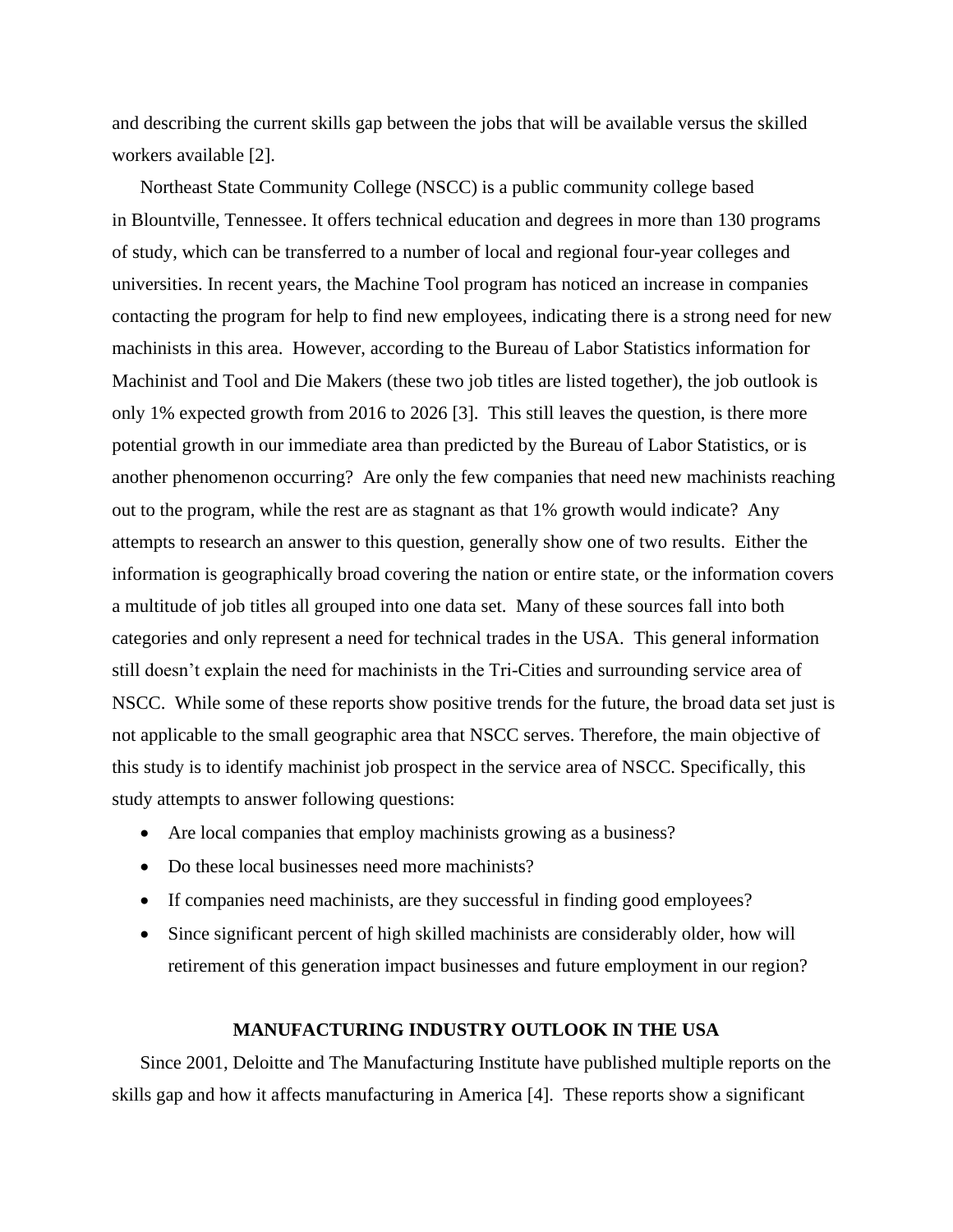need for new employees to enter the manufacturing sector. The search for skilled talent—ranked as the No. 1 driver of manufacturing competitiveness by global manufacturing executives appears to be at a critical level. In fact, Deloitte and The Manufacturing Institute research reveals an unprecedented majority (89%) of executives agree there is a talent shortage in the US manufacturing sector, 5% higher than 2015 results [2]. The Manufacturing Institute expects the number of new jobs in manufacturing to accelerate and grow by 1.96 million workers by 2028; however more than half of the open jobs in 2028 (2.4 million) could remain unfilled because of skill gaps. The report identified two specific examples of the type of technologies that are creating challenges for new employees; the need to program CNC machines, and the ability to interact with CAD/CAM software. Both tasks are almost exclusively machinist related skills used for more automated manufacturing processes.

The quarterly outlook survey by National Association of Manufacturers listed "attracting and retaining qualified workers" as the biggest challenge facing the largest percentage of companies [1]. This challenge was only unseated after the beginning of the COVID-19 pandemic early in the second quarter of 2020 but remained a major concern. During the previous 10 quarters, as many as 70% of responding companies listed finding skilled workers as their biggest challenge. Weber (2016) described "One of the greatest challenges that manufacturers must address now is to convince a new generation of workers to make the same career choice they made a generation ago." The major theme of this article is a focus on new and diverse training to help current and future employees find the skills they need to satisfy the demands of modern manufacturing. The author lists three techniques; make training mobile, make training easy to digest, and teach skills that cannot be found elsewhere. Using these three approaches, the article describes benefits that will help to narrow the skills gap and make workers more effective in their positions.

According to the Bureau of Labor Statistics (BLS), there were 9,460 machinists employed in the state of Tennessee, earning a mean salary of \$44,410 in 2019. In comparison, BLS data from May 2018 showed only 7,690 machinists in the state of Tennessee. Therefore, there was an increase of 23% in machinists for the state overall. Based on the May 2019 data, an average of 3.15 out of every 1,000 workers in the state were working as machinists. In comparison, the highest employment of machinists per 1,000 is in Indiana at 6.39 and the lowest is Hawaii with 0.44. Of the states neighboring northeast Tennessee, Virginia has 1.99 machinists per 1,000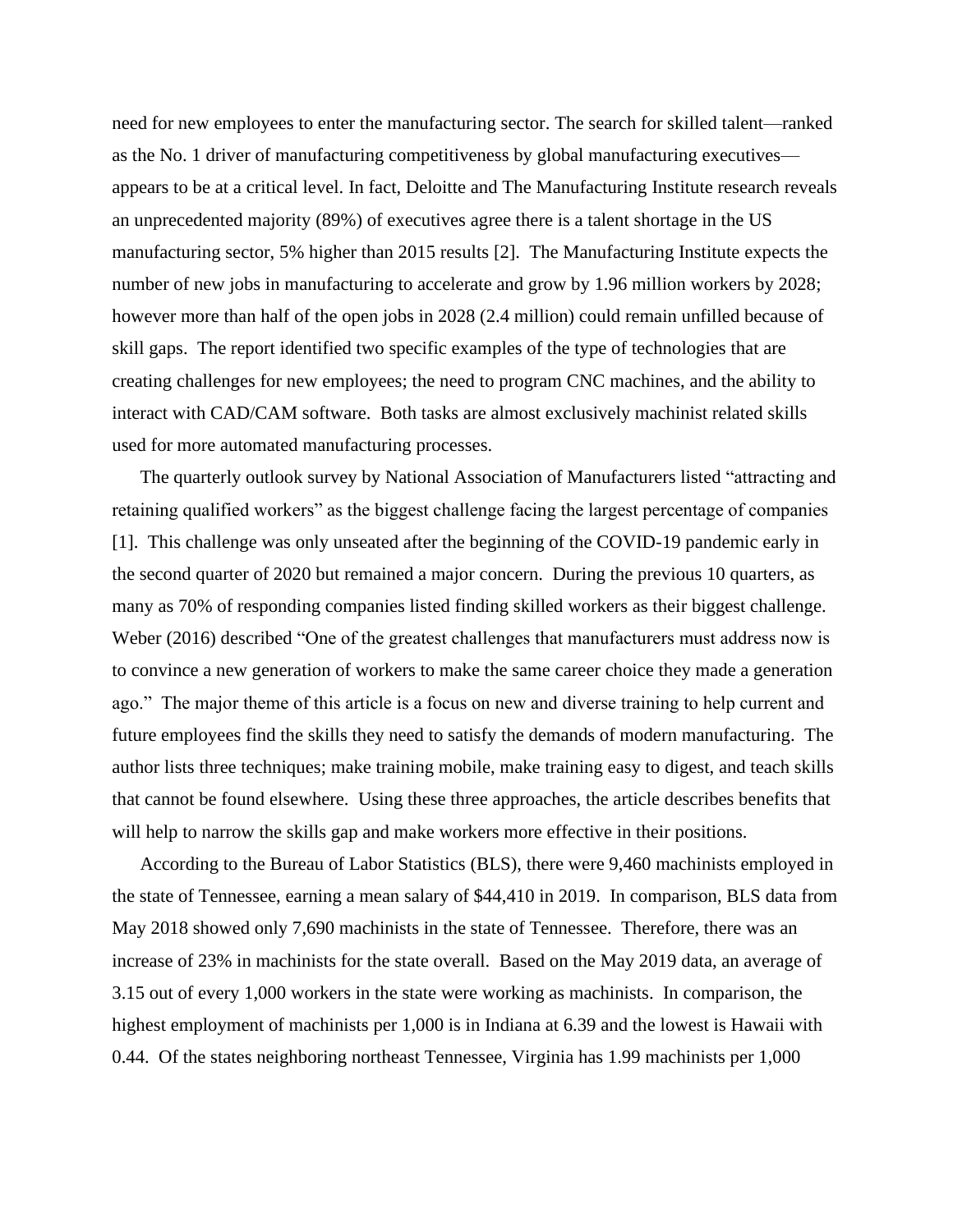employed persons, and North Carolina has 2.67. Each of these numbers covers the entire state regardless of distribution in the state.

The location quotient defines how reflective an area's economy is of the nation as a whole. A labor quotient of less than 1.0 would indicate a region has less of a specific job than the national average, while a quotient of greater than 1.0 would indicate the area has more than the average. For the state of Tennessee, the labor quotient is 1.2 for machinists. This value indicates that Tennessee has a higher-than-average concentration of machinists when compared to the United States as a whole.

#### **RESEARCH METHODOLOGY**

#### *Research Context*

A survey was created with the goal of determining the employer's current and future needs for machinist in the Northeast Tennessee region. The primary focus of the survey is the current state of the company's business, their current needs for new employees, and the timeline for hiring new individuals. Unfortunately, the manufacturing sector in general is somewhat unpredictable, so questions that would ask the companies to predict the future of their companies were avoided. Instead, an accurate measure of the current status of the industry, in comparison to past national studies, should give an indication of future trends.

### *Participants*

The 2016 Directory of manufacturers published by the First Tennessee Development District in Johnson City was used to identify companies for the survey [5]. The initial list of companies was defined by the following criteria:

- More than five employees, as listed in the directory
- Five counties served by NSCC; Sullivan, Washington, Unicoi, Johnson, and Carter.
- Business related to, or directly involving machining, especially any company identified by the NAICS code 332710 as a machine shop.

While many of the companies on the list utilized the code for being a machine shop, others are primarily focus on producing other products and machining supports this manufacturing. Knowing very small businesses could generate less consistent data, they were eliminated from the survey pool. Some of the very small machine shops may not have any turnover for many years, especially when the employees are family as well. Once the companies were identified,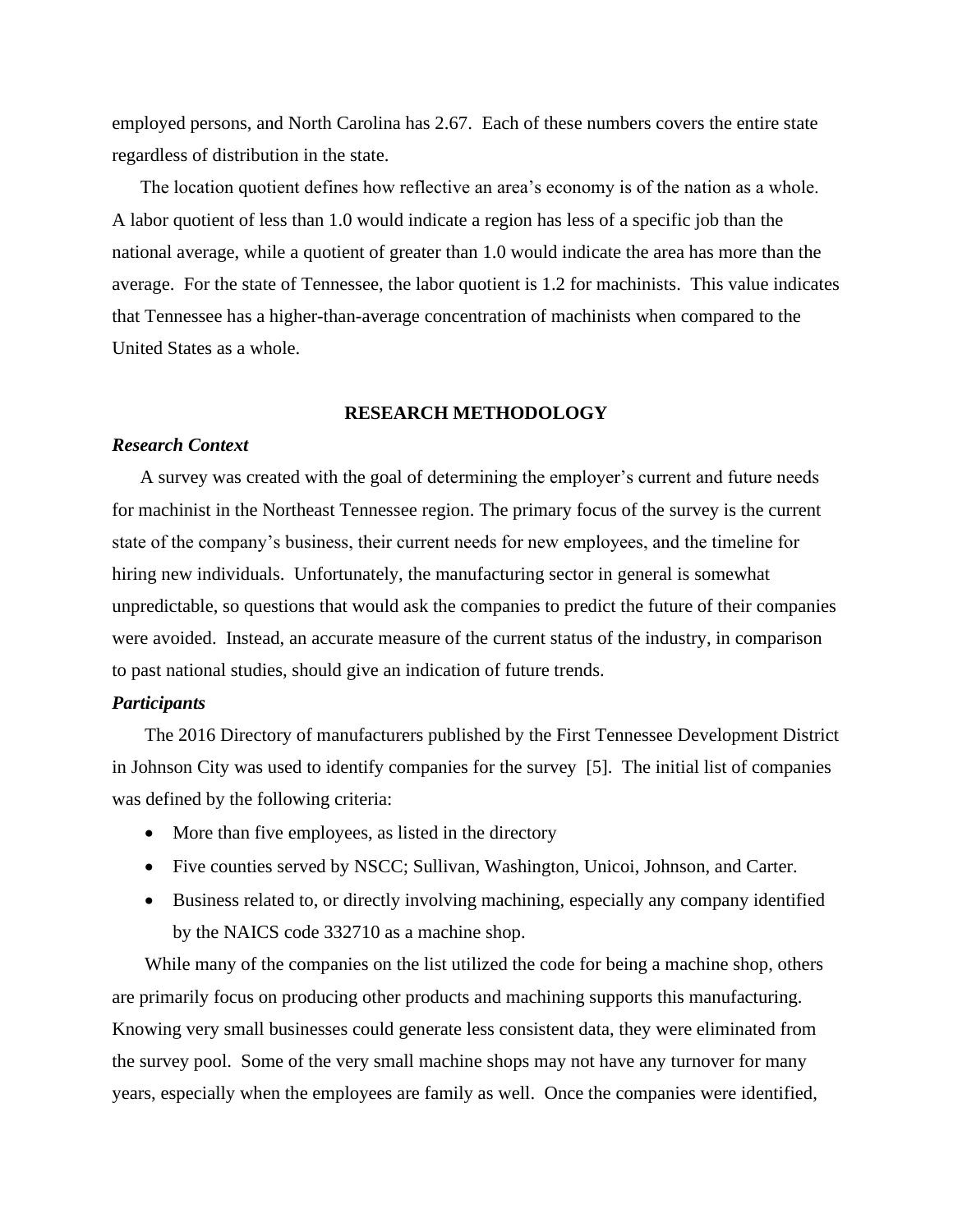the survey was sent to each company by email, either through a known contact or to the human resources department. In a few cases, phone calls were made to identify the best person to contact, or to follow-up with companies that did not respond to the initial email.

#### *Instrument and Measures*

The survey consists of a total of 12 questions targeted towards different areas of the company and their needs. The initial questions work to define the company and ascertain the number of employees and their salaries. Next, the survey works to define the needs of the company, specifically their need for employees and how they are going about finding those future employees. The last section of the survey hopes to determine the future needs of the company based on how the company is growing and the number of current employees who are eligible to retire. A complete copy of the survey, as sent to employers is included in Appendix A.

#### **SURVEY RESULTS AND DISCUSSION**

The survey was sent to thirty companies within the five-county service area of NSCC. East Tennessee State University's RedCap Software was utilized to distribute and collect responses for the survey. A total of 14 responses were received with a response rate of 47%. Unfortunately, during the process of collecting the data from the survey, the American economy faced an unprecedented challenge, as the COVID-19 pandemic forced the nation into quarantine. The pandemic changed the American economy drastically and suddenly at every level. While most of the manufacturing companies were considered essential and continued working, the pandemic still affected them, especially their supply chains. Due to the pandemic, it became very hard to get in touch with the companies who had not completed the survey. Many of the companies were just too overwhelmed with adapting to the changes mandated due to COVID-19, and completing the survey was not their priority.

The companies that responded to the survey covered a wide cross section of employers, with total employee counts as low as 10 to as high as almost 7,000 employees. Among them, the companies designated 2 to 140 as machinist (Figure 1) and total number of machinists in the surveyed companies was 313. Each of these companies represents a unique part of the market, with some being primarily "job shops" that take in outside work, to companies focused on machining products they then sell directly to individual end users. Some of the shops, however,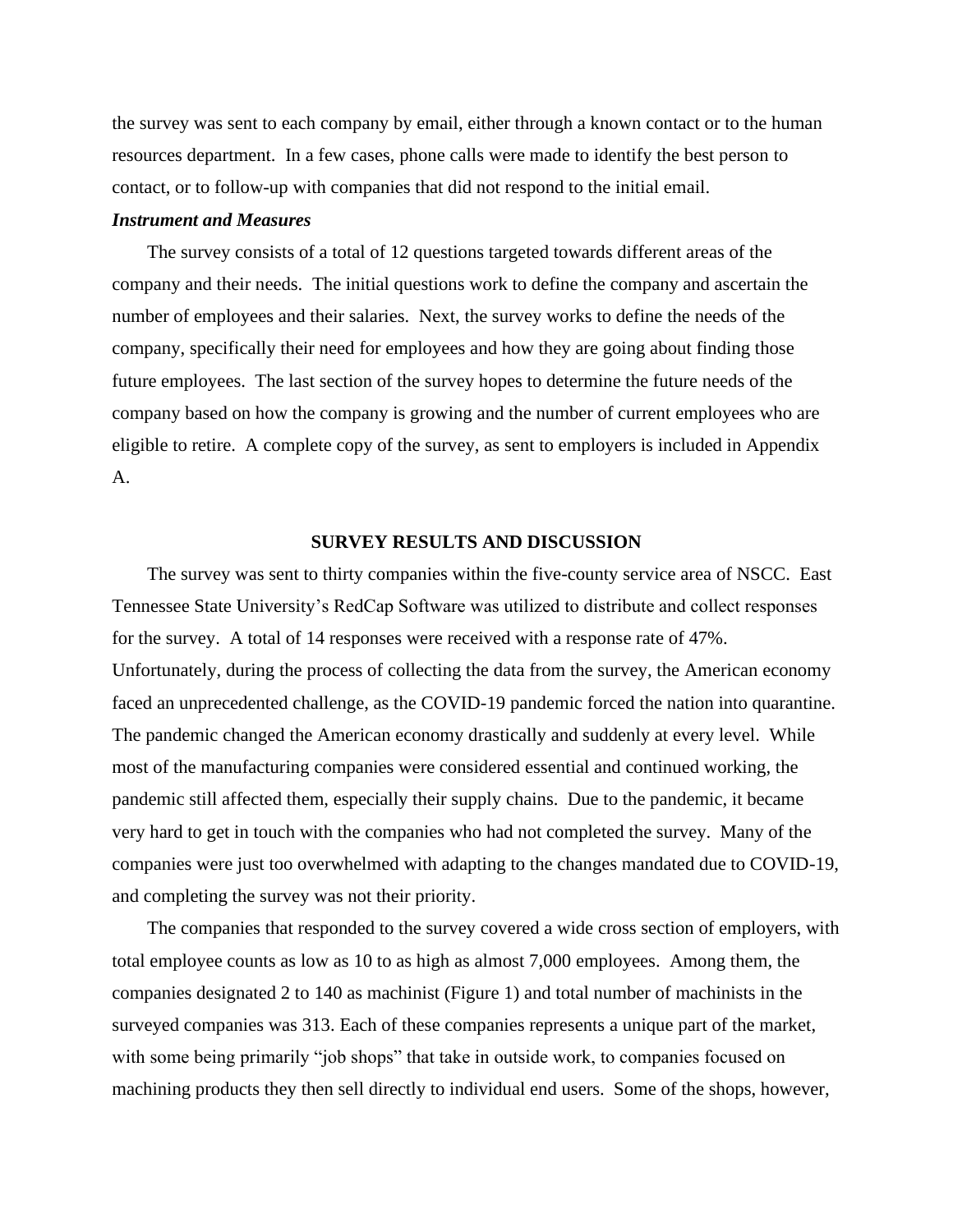are only doing maintenance work to support a larger operation, while others are a link in the manufacturing chain of complex systems.



Figure 1. Number of Machinists in the Companies

The survey requested information about the state of their companies. Of the companies surveyed, 64% said they were currently growing at a steady rate, while 7% said they were growing at a significant rate, and another 21% said their company was stable. Therefore, over 90% of the companies surveyed reported growth at the company level, further reinforcing the need for more machinist to fill openings at growing companies. While steady growth may not require every company's workforce to increase immediately, the overall growth of so many companies indicates that as a whole they will need more qualified workers to keep pace with their growth.

Companies were asked to describe what part of their business was directly related to machining (Figure 2). Of the responding 14 companies, half considered machined products to be their primary business, while only one company said that machined products were a portion of their business and sold to a third party. Three companies reported their machining was in support of other business functions, such as an in-house maintenance shop. The remaining three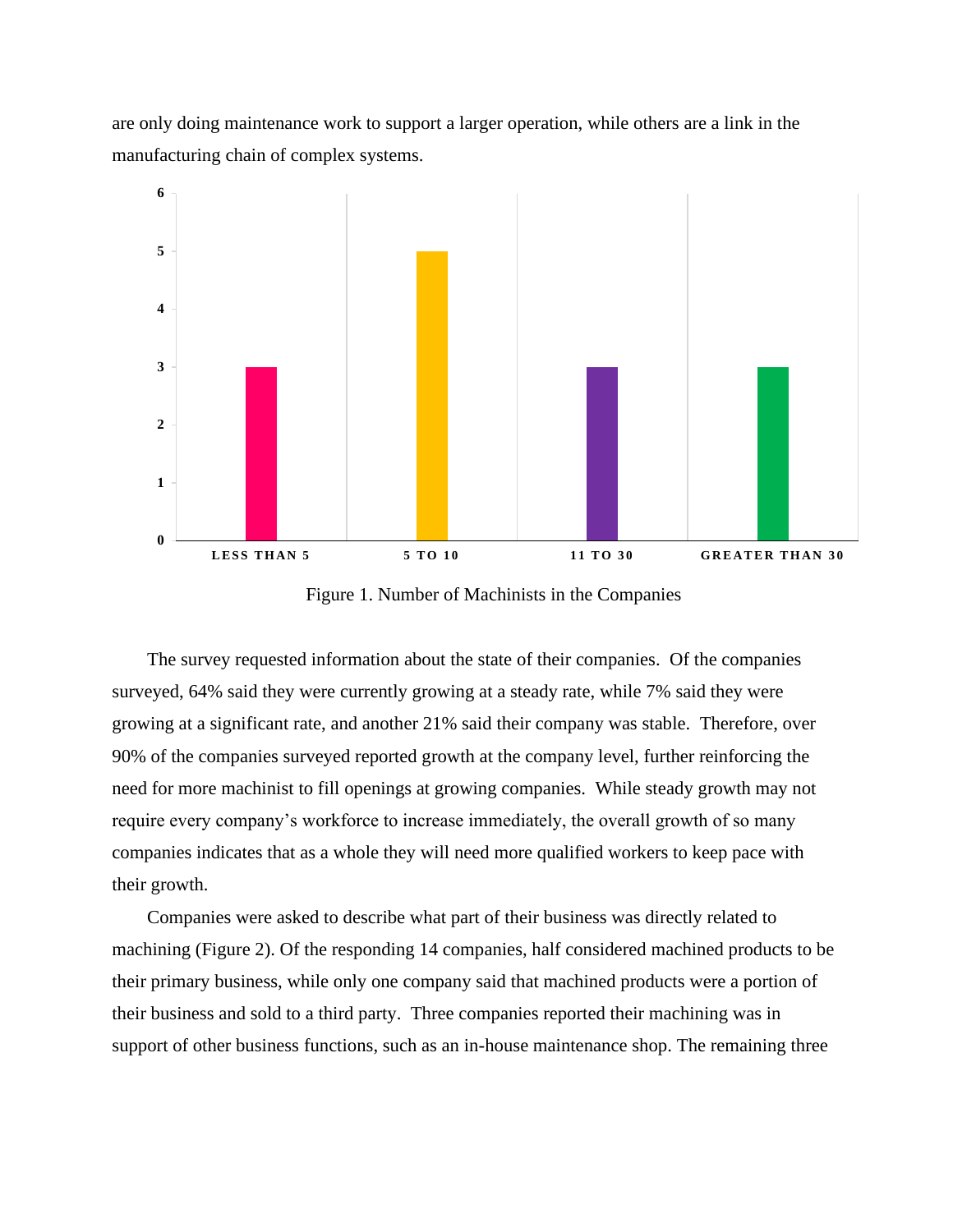

Figure 2. What Part of the Company is Machining?

companies produced machined parts that were assembled and sold to a reseller or directly to the end user.

Companies were asked to divide their machinists into three skill categories, then list how many of each category they employed, as well as an average wage. The division of worker's skills varied significantly from company to company. On average companies responded that 18% of their machinists would be considered unskilled. Multiple companies reported having zero unskilled workers, implying all their machinists are actively engaged in a training program. Entry level machinists were 48% and the high skill category included 34% of all the machinists represented in the survey (Figure 3). High skilled machinists are those who are well versed in all



Figure 3. Distribution of Machinists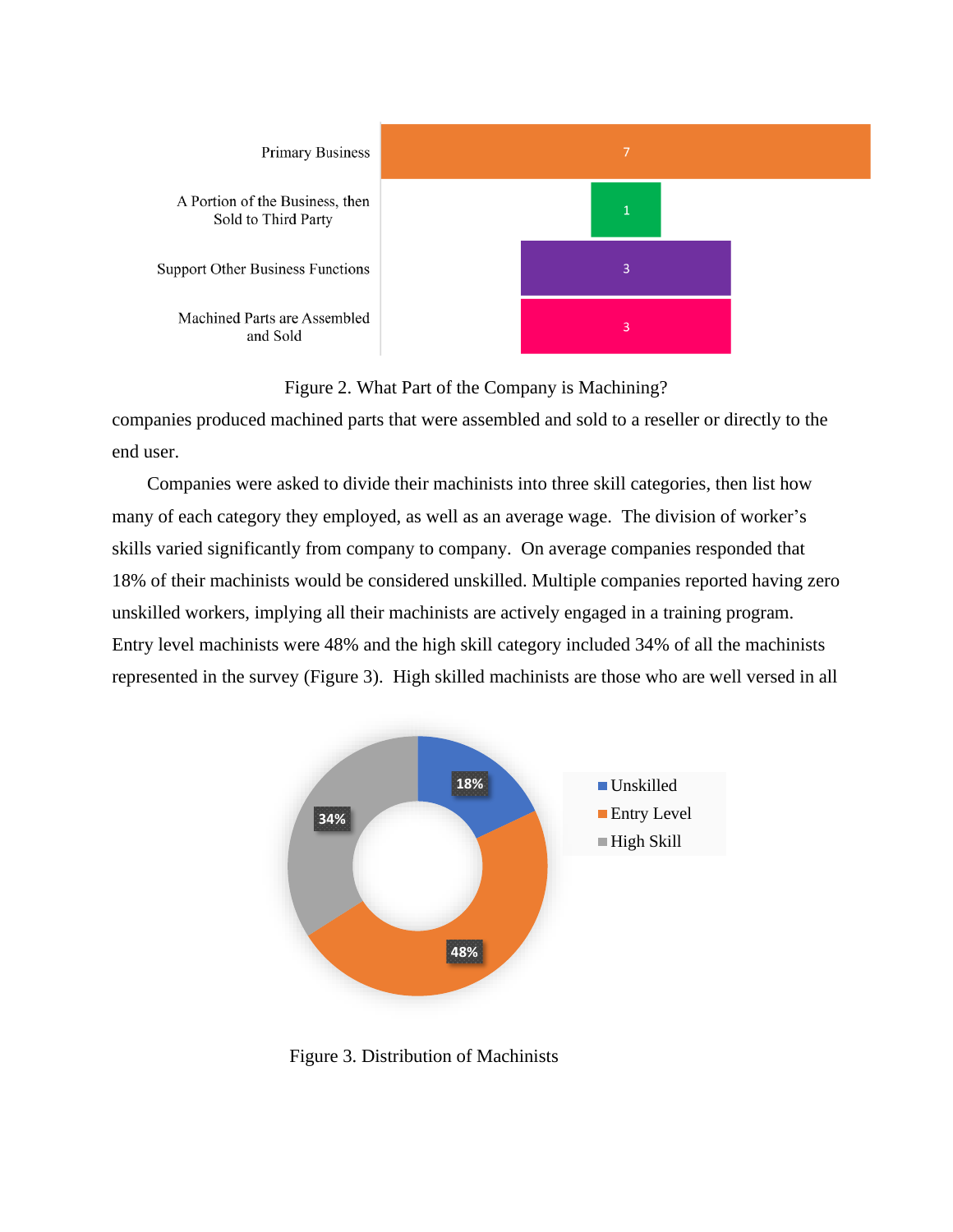aspects of their job and require minimal or no assistance to produce parts and carry out their tasks during the workday. Many of these machinists may have also completed an apprenticeship program and are recognized as journeymen in the trade. Wages of these three categories of machinists varied among the companies. Hourly wage rate for the unskilled machinists varied from \$10 to \$22 with an average of \$14. Average hourly wage for entry level machinists was \$16 (14.2% higher than unskilled) and \$23 (43.75% higher than entry level) for high skilled machinists (Figure 4).



Figure 4. Distribution of Machinists Wages

The second part of the survey focused on machinist job openings at the companies. The companies reported 9 open positions for the lowest skill bracket, 9 positions for entry level personnel, and 12 for the high skill level. This is a total of 30 open positions compared to the total of 313 machinists in the survey. This translates into 9.6% job vacancy in machining companies in the tri-Cities region. Half of the companies also reported that they have difficulty filling open positions. Some of these have so much difficulty, they have been forced to hire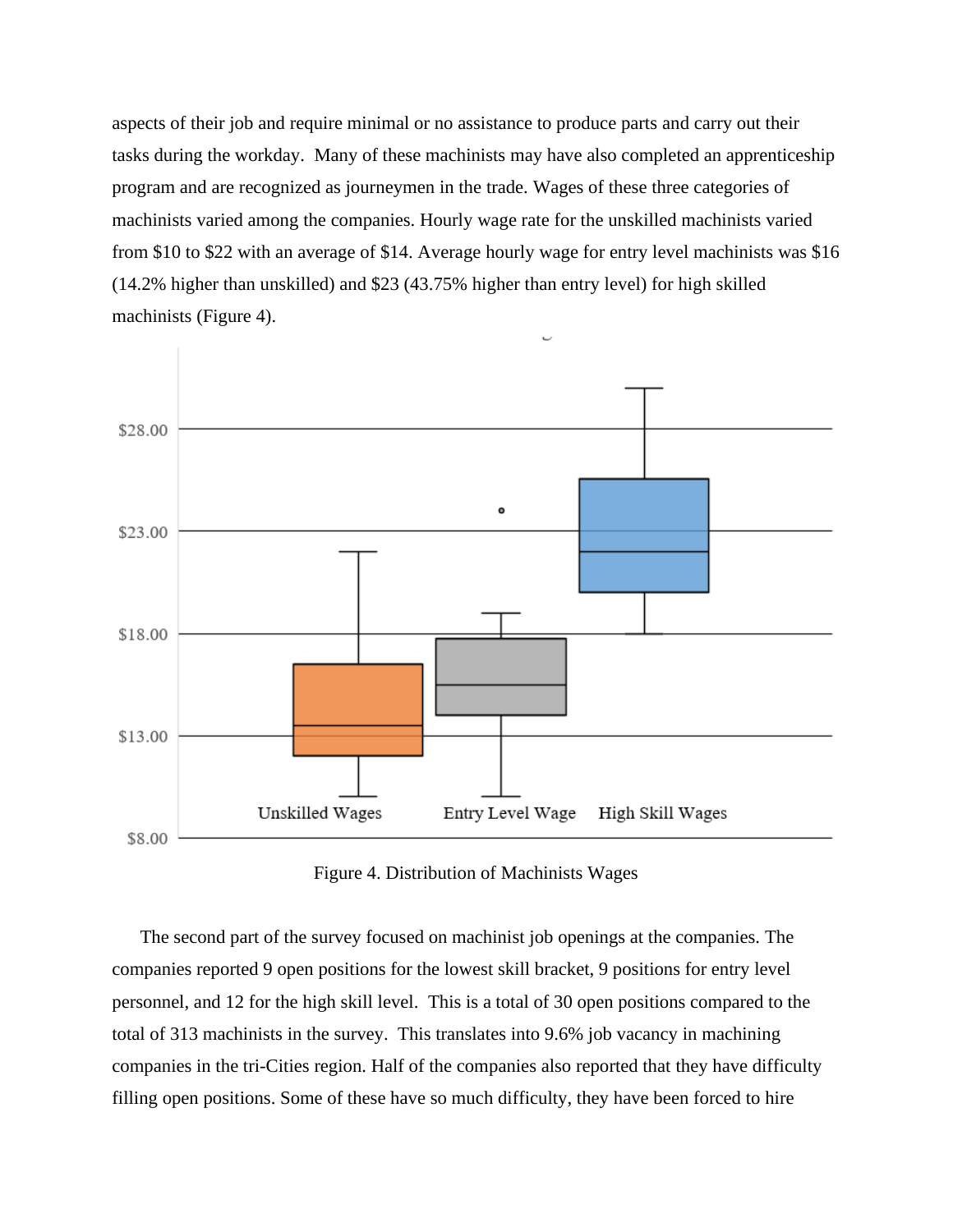inexperienced personnel and train them in house. It also takes longer time, an average of eight weeks to fill a new position. This means not only are the companies struggling to find qualified workers, but they may have to work shorthanded for long periods of time, potentially affecting their overall business. The primary reason reported at all skill levels for this was a "Lack of technical or job specific skill." For high skill positions, companies reported the second most common factor to keep applicants from accepting job offers was an unwillingness to work at the offered compensation level. Entry level applicants were most frequently not hired because of their poor soft skills that limited their success.

For anyone looking towards machining as a career path, the implication is that it is important to start with a formal training program. One of the most common paths is an associate degree at a community college, which gives the student the necessary skills to begin working as a machinist. With over half of the responding companies valuing a degree, completing college prior to employment will allow a new employee to quickly begin growing their skillset. Helping them to advance rapidly, not only in their position but in pay and benefits as well.

The last part of the survey focused on the potential retirement of the machinists in their companies. Companies responded that almost 15% of their current machinists were retirement eligible at the time of the survey. This number alone shows a major demand for more machinists, but when combined with the current job openings and the struggles companies are already having filling positions, the outlook is that filling these openings will not be easy. Further complicating this fact, is that retirees are more likely to be senior members of the staff with years of experience and knowledge that cannot be quickly replicated.

#### **CONCLUSIONS**

Retirement eligible employees, stable growth, and an already insufficient workforce indicate that companies are going to struggle to find the machinists they need to stay competitive. These three factors are the most compelling results to suggest that the skills gap should be a major concern for local industry that employs machinists. While many reports and studies forecasted a future shortage of workers, this survey finds it is a current issue that is already creating challenges for our local industry.

From the survey results, it is obvious that machining is a strong part of manufacturing in our region. There will still be a need for machinists, not just in the short term, but for decades to